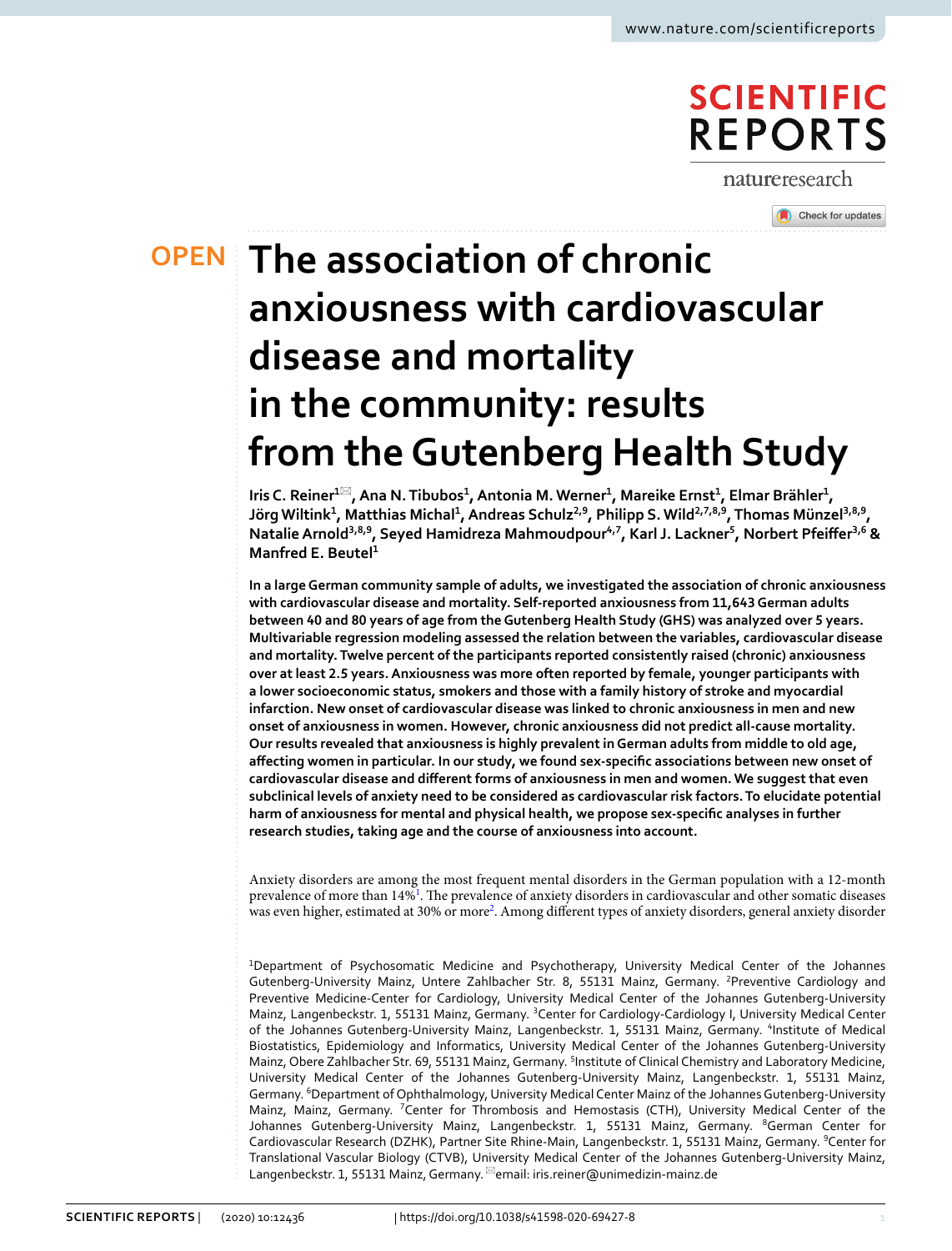$(GAD)$  has been found to be most strongly associated with cardiovascular disease  $(CVD)^3$  $(CVD)^3$ . Life-threatening somatic illness may induce anxiety, and the presence of comorbid anxiety disorders with serious medical disease has carried increased risks for disability and medical prognosis<sup>4-[6](#page-6-0)</sup>.

Several meta-analyses indicated that anxiety disorders might also be an independent risk factor in the devel-opment of CVD<sup>7-[10](#page-6-2)</sup>. Anxiety disorders have been associated with an excess risk of about 26% for the develop-ment of coronary artery disease in healthy participants<sup>[8](#page-6-3)</sup>. For instance, Smeijers et al.<sup>11</sup> found that high levels of anxiety and anger symptoms immediately preceding myocardial infarction (MI) were risk factors for long-term mortality in older patients. In a meta-analysis of 46 cohort studies<sup>10</sup>, anxiety was associated with a 41% higher risk of cardiovascular mortality and coronary heart disease, a 71% higher risk of stroke, and a 35% higher risk of heart failure. An increasing number of studies have discussed the impact of clinically relevant anxiety not only on CVD related mortality, but also on all cause-mortality<sup>12-15</sup>. By contrast, Miloyan et al.<sup>16</sup> found no increase in overall mortality in anxiety disorders (based on 36 cohort studies) after adjusting for publication bias. Yet, biological and behavioral underpinnings of the association of anxiety disorders, medical illness and mortality are not fully understood.

Chronic anxiety disorders foster additional mental disorders, for example depression, further anxiety disorders, sleep disturbances, somatoform, pain, addiction (alcohol, sedatives) and eating disorders and involve an increased risk for suicide<sup>17</sup>. The high utilization of medical care has been portrayed by studies from primary care: Anxiety, depressive and somatoform disorders afected about 40% of the patients (point prevalence) in German general practices; anxiety disorders afected 15.7% (specifc phobia included) and most of them overlapped with depressive and somatoform disorders<sup>18</sup>.

Characterized by somatic tension and hyperarousal, anxiousness is afecting substantial proportions of clinical and nonclinical populations. Tis frequently includes uncontrollable worry about several areas of life, the hallmark of generalized anxiety disorder<sup>19</sup>. Anxiousness might be expected in life-transitions or situations of uncertainty, such as serious somatic illness. Several studies have indicated that not only clinically diagnosed anxiety disorders, but also subclinical anxiousness may be related to cognitive, emotional and physical impairments<sup>[20](#page-6-11)–[22](#page-6-12)</sup>.

While CVD and mortality have been associated to diferent forms of anxiety disorders, less is known about chronic subclinical anxiousness in the general population, its components and potential associations to CVD and life expectancy. Relationships between anxiety disorders and somatic diseases are quite complex. According to Celano et al.<sup>23</sup>, the association between anxiety disorders and cardiac outcomes is mediated by unhealthy diet (cholesterol, total calorie intake, sedentary life style), decreased physical activity and lack of compliance with medical recommendations such as smoking cessation. Physiological pathways such as increased infammation, ventricular, platelet and autonomic dysfunction (elevated heart rate) may contribute to cardiovascular risk fac-tors and even mortality. As Tully et al.<sup>[3](#page-5-2)</sup> have indicated, GAD may have detrimental cardiovascular effects due to its worry component, which has been shown to increase sympathetic and reduce parasympathetic activity. Thus, we expected that particularly chronic anxiousness posed a risk for new onset of cardiovascular disease and increased mortality.

As there are sex differences in the incidence and prevalence, with more women affected by anxiety disorders $24$ and more men with CVD<sup>25,26</sup>, sex-specific associations need to be taken into account investigating the influence of anxiousness on CVD. The present paper aims to address these issues and close some of these research gaps by examining.

- (a) Overall as well as sex-specifc associations of chronic anxiousness and new onset of CVD, and
- (b) The predictive value of chronic anxiousness on overall mortality.

#### **Results**

**Anxiousness in a German community sample: frequency and distribution.** We investigated a representative community sample with a large age range (40–80 years). Chronic anxiousness was defned with regard to three diferent time points (see the ["Methods"](#page-4-0) section for details).

Table [1](#page-2-0) shows the diferent chronological forms of anxiousness and their sociodemographic and cardiovascular risk factors as well as associated psychological distress.

A total of 62% of the participants were never, 16% previously anxious, and 10% reported new onset of anxiousness, and 12% chronic anxiousness. Anxiousness was linked to younger age and female sex. New onset of CVD affected 4.5% of those who were never, resp. previously anxious (4.3%). The rate was 5.3% of those with new onset of anxiousness and 6.4% in the chronically anxious. Anxiousness was associated with higher rates of smoking and family history of myocardial infarction/stroke, distress and sleep disturbance as well as lower rates of hypertension. Participants with chronic anxiousness reported social phobia, panic attacks and sleep disturbance most frequently. Sex-specifc tables are added as Supplemental material (S1).

**Chronic anxiousness and new onset of CVD.** Table [2](#page-2-1) presents the regression models of diferent forms of anxiousness on new onset of CVD, including separate analyses for men and for women.

As can be seen in Table [2,](#page-2-1) new onset of anxiousness and chronic anxiousness were both linked to new onset of CVD, together with male sex and higher age, cardiovascular risk factors (obesity, hypertension, dyslipidemia) and panic attacks. Further, sex-specifc analyses revealed that chronic anxiousness was only predictive in men in addition to well-known risk factors such as higher age, diabetes, obesity, and dyslipidemia. Chronic anxiousness was not associated with CVD in women. New onset of anxiety was associated with new onset of CVD in women, along with age, low SES, hypertension and dyslipidemia, and panic attacks.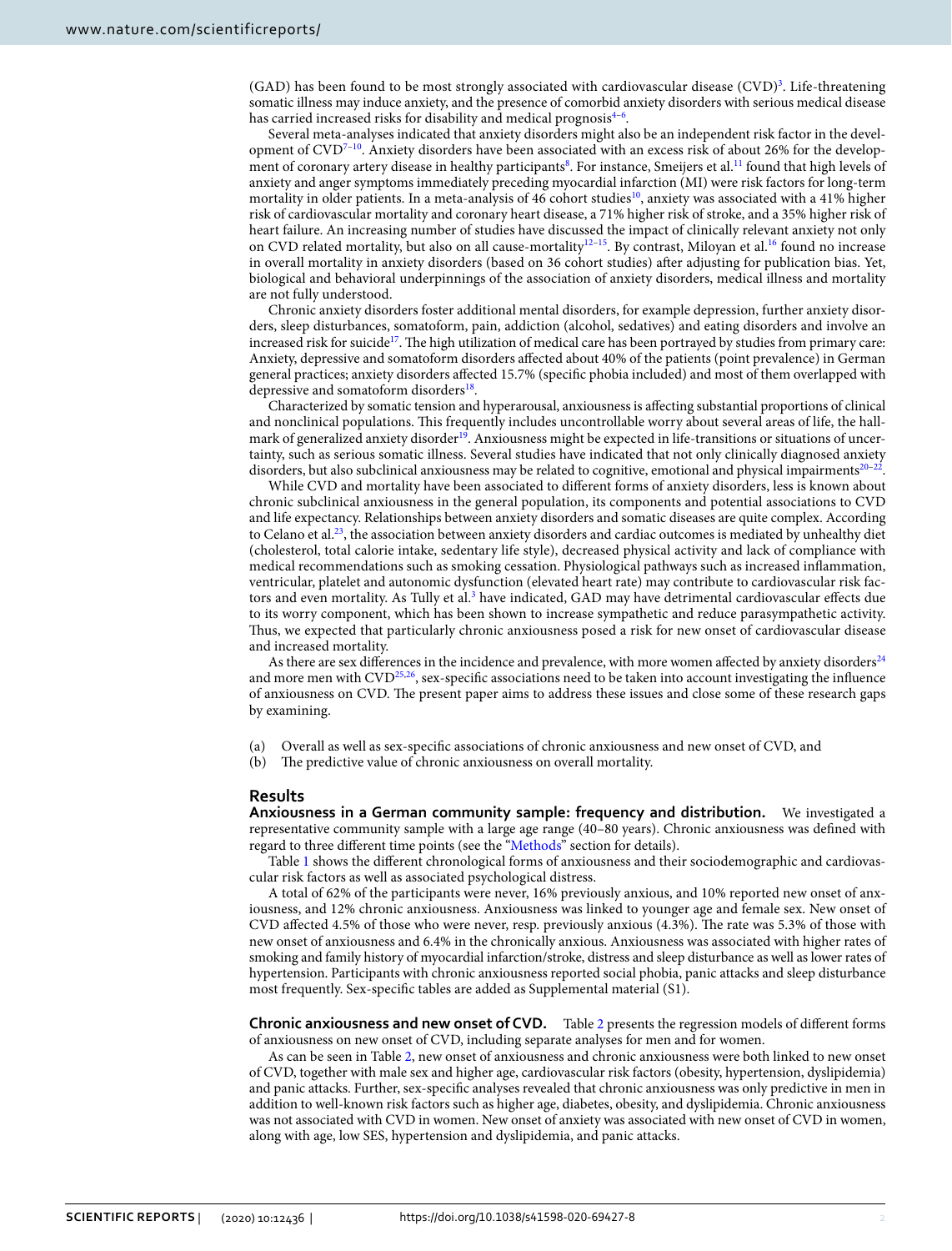|                                                | <b>Never</b>       | <b>Previous</b>   | New onset            | Chronic          |             |  |  |  |
|------------------------------------------------|--------------------|-------------------|----------------------|------------------|-------------|--|--|--|
| <b>Anxiousness</b>                             | $62.1\% (n=6,831)$ | $15.8\% (n=1741)$ | $10.1\%$ (n = 1,108) | $12\% (n=1,324)$ | $p$ -value* |  |  |  |
| Sociodemographics                              |                    |                   |                      |                  |             |  |  |  |
| Age (years)<br>(M, SD)                         | $60.2 \pm 10.9$    | $58.6 \pm 10.6$   | $58.3 \pm 10.7$      | $57.6 \pm 10.1$  | < 0.0001    |  |  |  |
| Men $(\%; n)$                                  | 57.4 (3,922)       | 44.5 (774)        | 44.6 (494)           | 37.6 (498)       | < 0.0001    |  |  |  |
| Socioeconomic status (M, SD)                   | $13.30 + 4.41$     | $12.90 + 4.40$    | $13.31 \pm 4.28$     | $12.49 + 4.26$   | < 0.0001    |  |  |  |
| Cardiovascular disease and risk factors (%; n) |                    |                   |                      |                  |             |  |  |  |
| New onset CVD                                  | 4.5(273)           | 4.3(66)           | 5.3(53)              | 6.4(76)          | 0.0059      |  |  |  |
| Diabetes                                       | 10.7(730)          | 10.3(178)         | 9.0(99)              | 8.3 (109)        | 0.0027      |  |  |  |
| Obesity                                        | 25.8 (1759)        | 24.6 (428)        | 25.9 (287)           | 26.4 (349)       | 0.76        |  |  |  |
| Smoking                                        | 13.5 (921)         | 15.5(270)         | 17.2 (190)           | 18.1 (239)       | < 0.0001    |  |  |  |
| Hypertension                                   | 55.7 (3,792)       | 51.1 (888)        | 49.7 (550)           | 50.7(671)        | < 0.0001    |  |  |  |
| Dyslipidemia                                   | 34.3 (2,335)       | 33.9 (588)        | 32.5 (559)           | 36.3 (487)       | 0.71        |  |  |  |
| FH of MI/Stroke                                | 21.8 (1,488)       | 25.8 (449)        | 24.8 (428)           | 26.7(360)        | < 0.0001    |  |  |  |
| Distress $(\%; n)$                             |                    |                   |                      |                  |             |  |  |  |
| Social Phobia                                  | 1.3(90)            | 3.4(59)           | 6.7(74)              | 19.4 (254)       | < 0.0001    |  |  |  |
| Panic attack (past 4 weeks)                    | 1.0(70)            | 4.5(78)           | 7.3(80)              | 20.7 (271)       | < 0.0001    |  |  |  |
| Sleep disturbance                              | 5.4 (362)          | 9.9(168)          | 14.0(153)            | 24.7 (322)       | < 0.0001    |  |  |  |

<span id="page-2-0"></span>**Table 1.** Anxiousness in a German community sample: Sociodemographic features, new onset of cardiovascular disease, cardiovascular risk factors and distress. *N*=11,004. FH of MI/Stroke, Family History of Myocardial infarction/Stroke; CVD, Cardiovascular disease sex 1=male, 0=female; cardiovascular risk and distress: 0 = does not apply, 1 = applies; \*chi<sup>2</sup> or Kruskal Wallis test; M, means; SD, standard deviations.

|                      | <b>Total sample</b> |               | Men        |           |               | Women      |           |                          |                          |
|----------------------|---------------------|---------------|------------|-----------|---------------|------------|-----------|--------------------------|--------------------------|
| <b>Variables</b>     | <b>OR</b>           | 95% CI        | $p$ -value | <b>OR</b> | 95% CI        | $p$ -value | <b>OR</b> | 95% CI                   | $p$ -value               |
| Form of anxiousness  |                     |               |            |           |               |            |           |                          |                          |
| Previous vs never    | 1.204               | $0.89 - 1.61$ | 0.22       | 1.183     | $0.78 - 1.74$ | 0.41       | 1.185     | $0.75 - 1.83$            | 0.45                     |
| New onset vs never   | 1.471               | $1.05 - 2.03$ | 0.021      | 1.344     | $0.84 - 2.06$ | 0.19       | 1.682     | $1.00 - 2.72$            | 0.041                    |
| Chronic vs never     | 1.794               | $1.29 - 2.46$ | 0.00038    | 2.353     | $1.52 - 3.57$ | < 0.0001   | 1.340     | $0.81 - 2.17$            | 0.25                     |
| Sociodemographics    |                     |               |            |           |               |            |           |                          |                          |
| Sex                  | 1.802               | $1.46 - 2.24$ | < 0.0001   | L,        | $\equiv$      | $\equiv$   |           | $\overline{\phantom{0}}$ | $\overline{\phantom{0}}$ |
| Age (10 years)       | 1.884               | $1.67 - 2.12$ | < 0.0001   | 2.011     | $1.74 - 2.34$ | < 0.0001   | 1.642     | $1.34 - 2.02$            | < 0.0001                 |
| Socioeconomic status | 0.979               | $0.96 - 1.00$ | 0.092      | 1.000     | $0.98 - 1.03$ | 0.99       | 0.932     | $0.89 - 0.97$            | 0.0019                   |
| Cardiovascular risk  |                     |               |            |           |               |            |           |                          |                          |
| <b>Diabetes</b>      | 1.294               | $0.99 - 1.68$ | 0.057      | 1.405     | $1.01 - 2.05$ | 0.015      | 0.975     | $0.59 - 1.55$            | 0.92                     |
| Obesity              | 1.436               | $1.15 - 1.78$ | 0.0010     | 1.448     | $1.10 - 1.91$ | 0.0079     | 1.339     | $0.94 - 1.89$            | 0.10                     |
| Smoking              | 1.053               | $0.77 - 1.42$ | 0.74       | 0.998     | $0.65 - 1.43$ | 0.91       | 1.139     | $0.67 - 1.85$            | 0.62                     |
| Hypertension         | 1.664               | $1.30 - 2.14$ | < 0.0001   | 1.289     | $0.94 - 1.72$ | 0.13       | 2.748     | 1.79-4.34                | < 0.0001                 |
| Dyslipidemia         | 2.747               | $2.24 - 3.38$ | < 0.0001   | 3.287     | $2.44 - 4.17$ | < 0.0001   | 2.173     | $1.55 - 3.04$            | < 0.0001                 |
| FH of MI/Stroke      | 1.034               | $0.82 - 1.30$ | 0.78       | 0.861     | $0.58 - 1.12$ | 0.22       | 1.363     | $0.96 - 1.91$            | 0.076                    |
| <b>Distress</b>      |                     |               |            |           |               |            |           |                          |                          |
| Social phobia        | 1.150               | $0.69 - 1.84$ | 0.58       | 0.754     | $0.31 - 1.56$ | 0.46       | 1.663     | $0.85 - 3.02$            | 0.11                     |
| Panic                | 1.634               | $1.07 - 2.45$ | 0.020      | 1.448     | $0.82 - 2.67$ | 0.17       | 1.911     | $1.03 - 3.40$            | 0.033                    |
| Sleep disturbance    | 1.038               | $0.75 - 1.42$ | 0.82       | 1.302     | $0.84 - 1.93$ | 0.23       | 0.764     | $0.45 - 1.24$            | 0.30                     |

<span id="page-2-1"></span>**Table 2.** Regression model of diferent chronological forms of anxiousness, sociodemographic as well as cardiovascular risk factors and distress on onset CVD for total sample, men and women. OR, Odds ratio; 95% CI, 95% confidence interval; sex  $1 =$ male,  $0 =$ female; cardiovascular risk and distress:  $0 =$ does not apply, 1=applies; FH of MI/Stroke, Family History of Myocardial infarction/Stroke; Cardiovascular disease events: Total sample: 443 (out of 9,488); Men: 279 (out of 4,780); Women: 164 (out of 4,708).

**Chronic anxiousness and mortality.** Table [3](#page-3-0) presents the associations of diferent forms of anxiousness and mortality.

As portrayed in Table [3](#page-3-0), we observed no association between diferent chronological forms of anxiousness and mortality considering common risk factors for mortality. The strongest predictors of mortality were age (per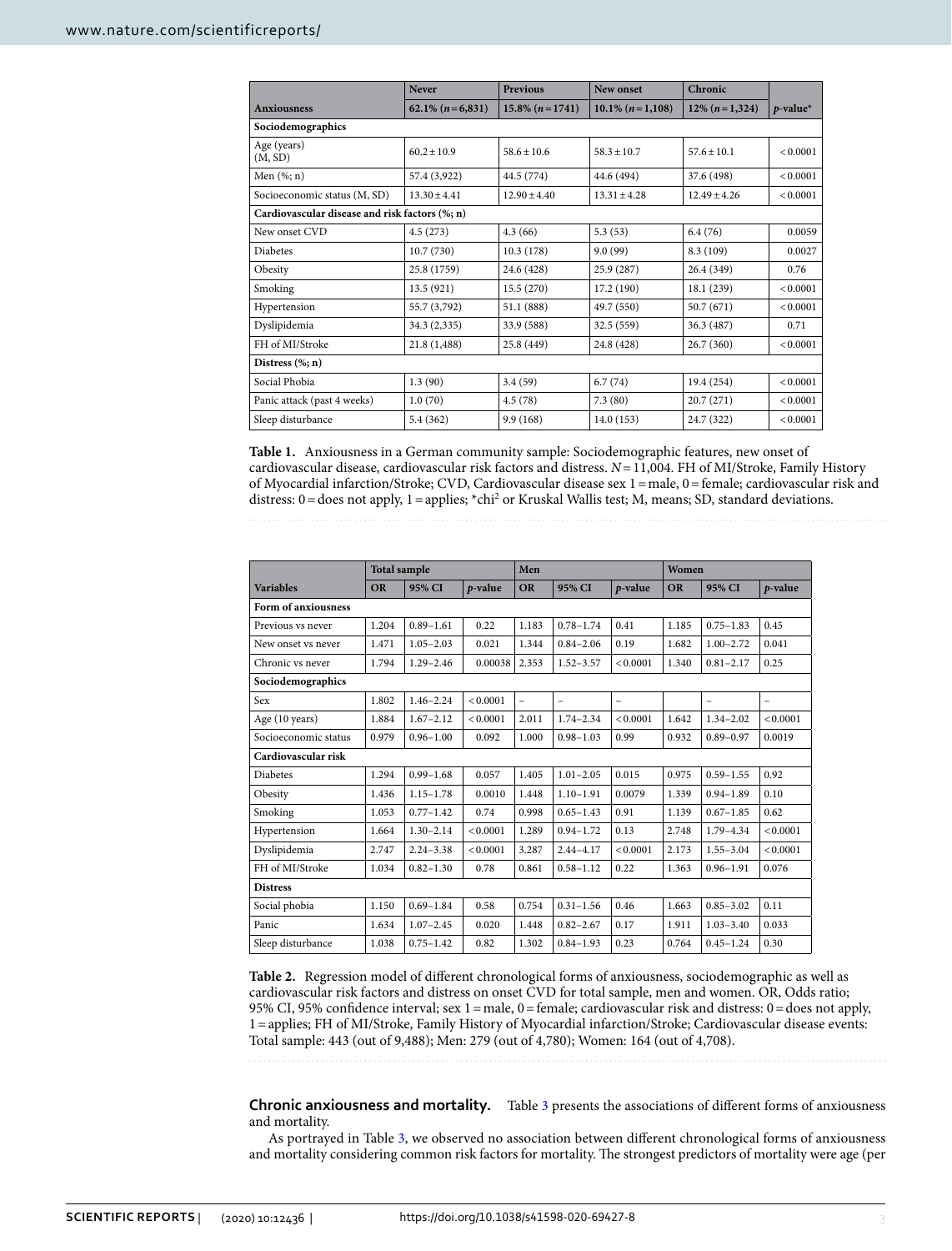| <b>Variables</b>     | <b>HR</b> | 95% CI        | p-value  | c-index    |  |  |  |
|----------------------|-----------|---------------|----------|------------|--|--|--|
| <b>Anxiousness</b>   |           |               |          |            |  |  |  |
| previous vs never    | 1.1886    | $0.83 - 1.70$ | 0.35     | 0.00001    |  |  |  |
| new onset vs never   | 1.1629    | $0.75 - 1.81$ | 0.50     | 0.00028    |  |  |  |
| chronic vs never     | 1.2362    | $0.78 - 1.97$ | 0.37     | 0.00008    |  |  |  |
| Sociodemographics    |           |               |          |            |  |  |  |
| Sex                  | 2.2717    | $1.70 - 3.04$ | < 0.0001 | 0.01111    |  |  |  |
| Age (10 years)       | 3.3669    | $2.80 - 4.04$ | < 0.0001 | 0.11301    |  |  |  |
| Socioeconomic status | 0.9862    | $0.96 - 1.02$ | 0.37     | 0.00040    |  |  |  |
| Cardiovascular risk  |           |               |          |            |  |  |  |
| <b>Diabetes</b>      | 2.2314    | $1.67 - 2.98$ | < 0.0001 | 0.00692    |  |  |  |
| Obesity              | 1.2870    | $0.98 - 1.70$ | 0.074    | $-0.00005$ |  |  |  |
| Smoking              | 1.9254    | $1.32 - 2.80$ | 0.00062  | 0.00607    |  |  |  |
| Hypertension,        | 0.7700    | $0.58 - 1.03$ | 0.078    | 0.00101    |  |  |  |
| Dyslipidemia,        | 1.0014    | $0.77 - 1.30$ | 0.99     | $-0.00009$ |  |  |  |
| FH of MI/Stroke      | 1.3132    | $0.99 - 1.74$ | 0.059    | 0.00189    |  |  |  |
| <b>Distress</b>      |           |               |          |            |  |  |  |
| Social phobia        | 1.4217    | $0.75 - 2.70$ | 0.28     | 0.00217    |  |  |  |
| Panic                | 1.1768    | $0.61 - 2.25$ | 0.62     | 0.00192    |  |  |  |
| Sleep disturbance    | 1.2782    | $0.87 - 1.88$ | 0.21     | 0.00325    |  |  |  |

<span id="page-3-0"></span>**Table 3.** Regression model of diferent chronological forms of anxiousness, sociodemographic factors, cardiovascular risk factors and distress on all-cause mortality. OR, Odds ratio; 95% CI, 95% confdence interval; sex 1=male, 0=female; cardiovascular risk and distress: 0=does not apply, 1=applies; FH of MI/ Stroke=Family History of Myocardial infarction/Stroke; Death events: 246 (out of 10,566). The C-index is a concordance statistic which considers the censored observation time in time to event data.

10 years), male sex, diabetes and smoking. For obesity and family history of myocardial infarction/stroke, only a trend for mortality ( $P < 0.10$ ) was found.

### **Discussion**

In a large German community sample from middle to old age (40–80 years), about 38% of participants reported at least subclinical levels of anxiousness: 12% of the study population sufered from chronic anxiousness, 10% new onset and nearly 16% previous anxiousness. The focus of this paper was on the potential health effects of chronic anxiousness. Consistent with previous fndings from our cohort regarding diferent kinds of psychological distress<sup>27</sup>, anxious individuals were younger, had a lower socioeconomic status and were more often female. Particularly, the chronically anxious were in an overall poorer mental health condition sufering to a substantial degree from additional social phobia and panic attacks. Anxious individuals were more likely to smoke and to have a family history of stroke and myocardial infarction. New onset of cardiovascular disease and mortality occurred more ofen in men than in women along with other well-known risk factors, e.g. age and dyslipidemia for cardiovascular disease or smoking for mortality.

As we had expected, chronic anxiousness was related to new onset of CVD. However, sex-specifc analyses revealed that this fnding was only valid for men. New onset of (but not chronic) anxiousness was associated with new onset of CVD in women only. We suggest diferent interpretations for our results: Sex-specifc results between diferent types of anxiousness and new onset of CVD might be indicating physiological sex diferences in response to acute versus chronic stressors. Previous research on sex-specifc immune responses showed an increased susceptibility of women to acute stressors<sup>[28](#page-6-18)</sup>. Overall, men reported more cardiovascular risk factors compared to women (Supplementary Tables S1a, S1b). Yet, chronic anxiousness was associated with new onset of CVD in men even when adjusted for signifcant cardiovascular risk factors such as diabetes, obesity and dyslipidemia. However, based on our data, we do not know if infammatory responses may mediate the onset of CVD. Second, it is important to point out that the cross-sectional nature of the association between new onset of anxiousness and new onset of CVD does not allow for causal interpretations. Current anxiousness in women (feeling nervous, worry) may also indicate an emotional reaction to newly diagnosed CVD[29.](#page-6-19)

Our study indicated that subclinical chronic anxiousness is not linked to overall mortality. Tus, our fndings support previously reported results by Miloyan et al.[16](#page-6-7) who found no increase in overall mortality in anxiety disorders. However, some researchers proposed a relationship between anxiety disorders and all-cause mortality<sup>12–15</sup>. We suggest that the potential interrelation between anxiousness, new onset of CVD and mortality is more complex and deserves attention in future research. Possibly, psychosocial and behavioral factors such as nutrition, smoking or exercising might be mediating variables explaining potential links between anxiety<sup>[30](#page-6-20),[31](#page-6-21)</sup> and mortality $32-34$ .

Our fndings have several implications for future research: Previously contradictory fndings on the impact of anxiety on CVD might be due to the fact that the time course of anxiousness (e.g. new onset vs. chronic) was not assessed, and men and women were not differentiated. As recommended by cardiological guidelines<sup>[35](#page-6-24)</sup>, routine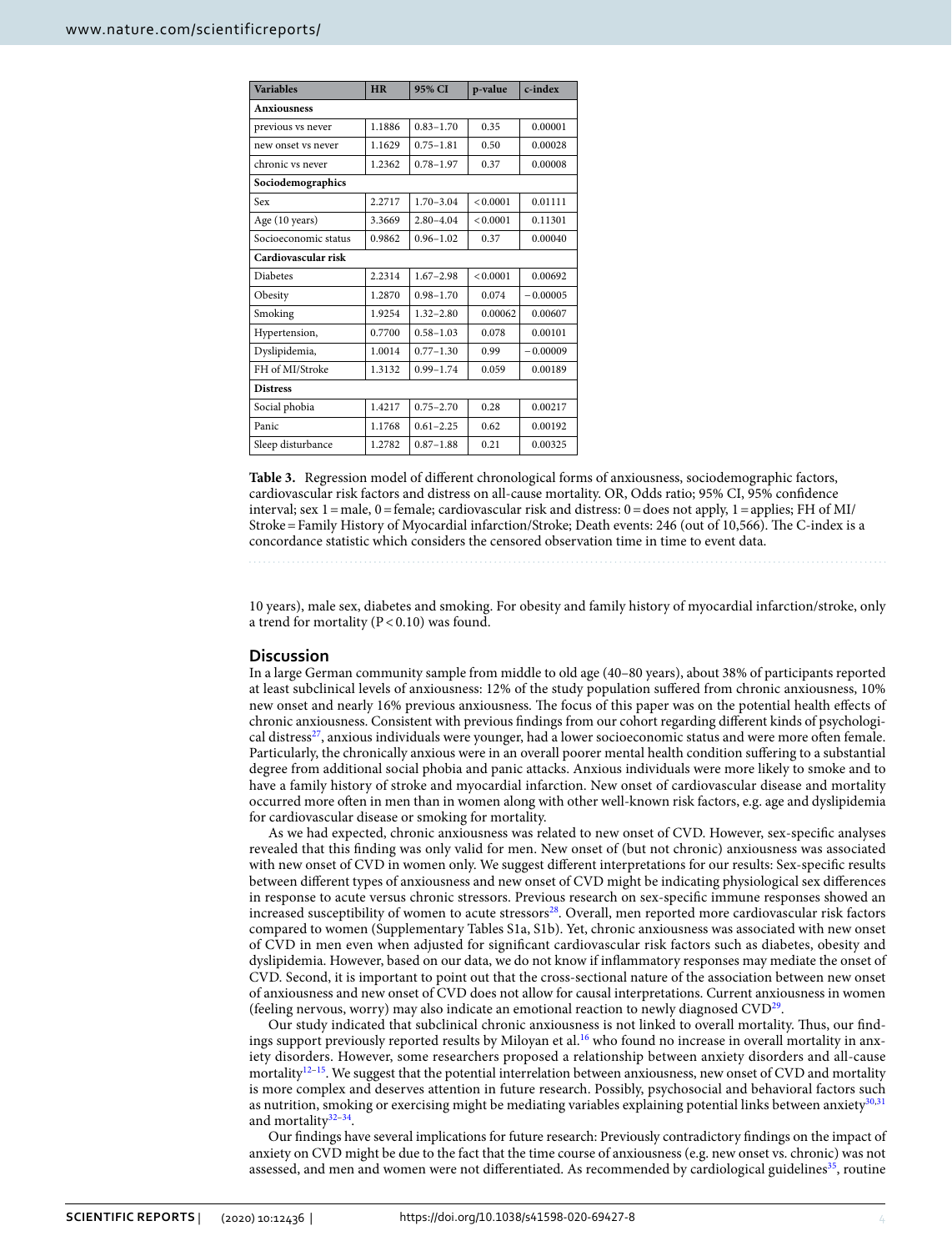assessment, respectively referral for treatment of anxiety disorders is warranted. Assessing the current extent of anxiousness might not be sufficient, we suggest including further questions to inquire its chronicity as well as to assess subclinical symptoms of anxiety disorders. For clinicians we cautiously suggest considering a potential harmful efect of particularly chronic anxiousness in men on CVD.

Strengths refer to the large representative community sample and the comprehensive assessment of multiple sources integrating demographic, psychosocial, and behavioral determinants with mental and somatic comorbidities. Limitations pertain to the fact that the medical diagnoses of cardiovascular disease were self-reported, however, in other publications we have been able to demonstrate good correspondence to functional measures<sup>[36](#page-6-25)</sup>. Participants with less severe complaints are more likely to take part in a community study. This might have led to selection bias towards oversampling those with the less severe anxiety symptoms. Also, we relied on data of validated questionnaires, which has the potential to over- and to underestimate the true prevalence. In our study, we assessed anxiousness via the GAD-2, which is a valid measure for anxiety and anxiousness $37,38$  $37,38$ , however, it has only two items covering a period of two weeks. More extensive assessments covering a longer periods of time would be necessary to assess reverse causality and variations of anxiousness symptoms between assessments times. Although our data was taken from three repeated assessments (baseline, 2.5 years, and 5 years later), the interrelations between anxiousness and subsequent CVD need to be explored further in longitudinal study designs.

Further studies should investigate diferent types and time courses of anxiousness and health behavior to identify underlying variables influencing CVD and mortality<sup>30[,31](#page-6-21)[,39](#page-6-28)</sup> as well as sex-specific targets for intervention. Due to the limited sample of deceased participants, we were not able to diferentiate causes of mortality, nor analyze them separately by sex.

Our research contributes to the current literature as it shows that a) not only diagnosed anxiety disorder and clinically relevant anxiety symptoms but also elevated anxiousness can be harmful and b) that the more chronic such symptoms become, the more harmful they are, at least for men. On the other hand, single episodes of anxiousness earlier in life may not necessarily be harmful to the cardiovascular system. Yet we found that diferent forms of anxiousness, including chronic anxiousness, were not signifcantly related to all-cause-mortality, neither for men nor for women.

#### <span id="page-4-0"></span>**Methods**

**Study sample.** We investigated both, longitudinal and cross-sectional information from 11,643 participants aged between 40 and 80 years enrolled in the Gutenberg Health Study (GHS). Mean age was 59.4 (±10.8); 49.1% were female. Informed consent was obtained from all participants. Parts of the methods section have been published and described before<sup>40-43</sup>.

Since 2007, the GHS is an ongoing population-based, prospective, observational single-center cohort study in the Rhine-Main region in western Mid-Germany with the primary aim to evaluate and improve cardiovascular risk stratifcation[44.](#page-6-31) Participants were randomly drawn from the local registry of the city of Mainz and the county of Mainz-Bingen. Inclusion criteria were the age between 35 and 75 years. Exclusion criteria were insufficient knowledge of German language and inability to participate due to physical or mental impairment. The sample was stratified 1:1 for gender and residence (rural and urban) in equal strata for decades of age. Out of a sample of 28,533, 52.61% participated (*N*=15.010; 53.3% of all men and 51.9% of all women). We excluded 5.2% who fulflled exclusion criteria. Of the non-responders, 22.6% refused participation, and another 20% could not be contacted. A computer-assisted telephone interview (CATI) assessment was conducted 2.5 years later. Participants underwent another full examination afer a follow-up period of 5 years (May 2012 to October 2014). The study protocol and sampling design were approved by the local ethics committee (Ethics Committee of the Medical Association of Rhineland-Palatinate) and by the local and federal data safety commissioners. All study investigations have been conducted in line with the Declaration of Helsinki and principles outlined in recommendations for Good Clinical Practice and Good Epidemiological Practice. Accordingly, written informed consent was obtained from all participants prior to entering the study<sup>[36](#page-6-25)</sup>.

**Materials and assessment.** Baseline examination in the study center included the evaluation of prevalent classical cardiovascular risk factors and clinical variables, a CATI, and laboratory examinations from venous blood samples, blood pressure, and anthropometric measurements<sup>[40](#page-6-29)</sup>. All examinations were performed according to standard operating procedures by certifed medical technical assistants. Baseline examination took about 5 h.

Sociodemographic variables and psychological measures were assessed via self-report: sex, age in years, employment (no/yes), income, living with partner (no/yes), and socioeconomic status (SES). SES was defned according to Lampert and Kroll<sup>45</sup>. The index ranges from 3 (lowest SES) to 21 (highest SES) based on education, profession, and income.

Anxiousness was assessed using the two-item version of the Generalized Anxiety Disorder GAD-7[37,](#page-6-26)[38](#page-6-27), which provides proven convergent validity with established anxiety measures<sup>46</sup>. Two items—'Feeling nervous, anxious or on edge' and 'Not being able to stop or control worrying' are rated from  $0=$  'not at all',  $1=$  'several days',  $2=$  'over half the days', and  $3 = 'nearly$  every day'.

Previous research has shown that the a GAD-cut-off  $\geq 2$  has a higher sensitivity for screening generalized anxiety disorder than a cut-off of  $3^{47,48}$  and a cut-off of 2 can be regarded sufficient for screening for elevated anxiety[49](#page-7-2). Further, self-reported symptoms are never "severe enough" to present a defnite diagnosis of generalized anxiety disorder, yet they are relevant for mental and physical health $50,51$  $50,51$  $50,51$ . We choose "2" as a cut-off in order to detect clinical as well as subclinical symptoms of anxiety disorders.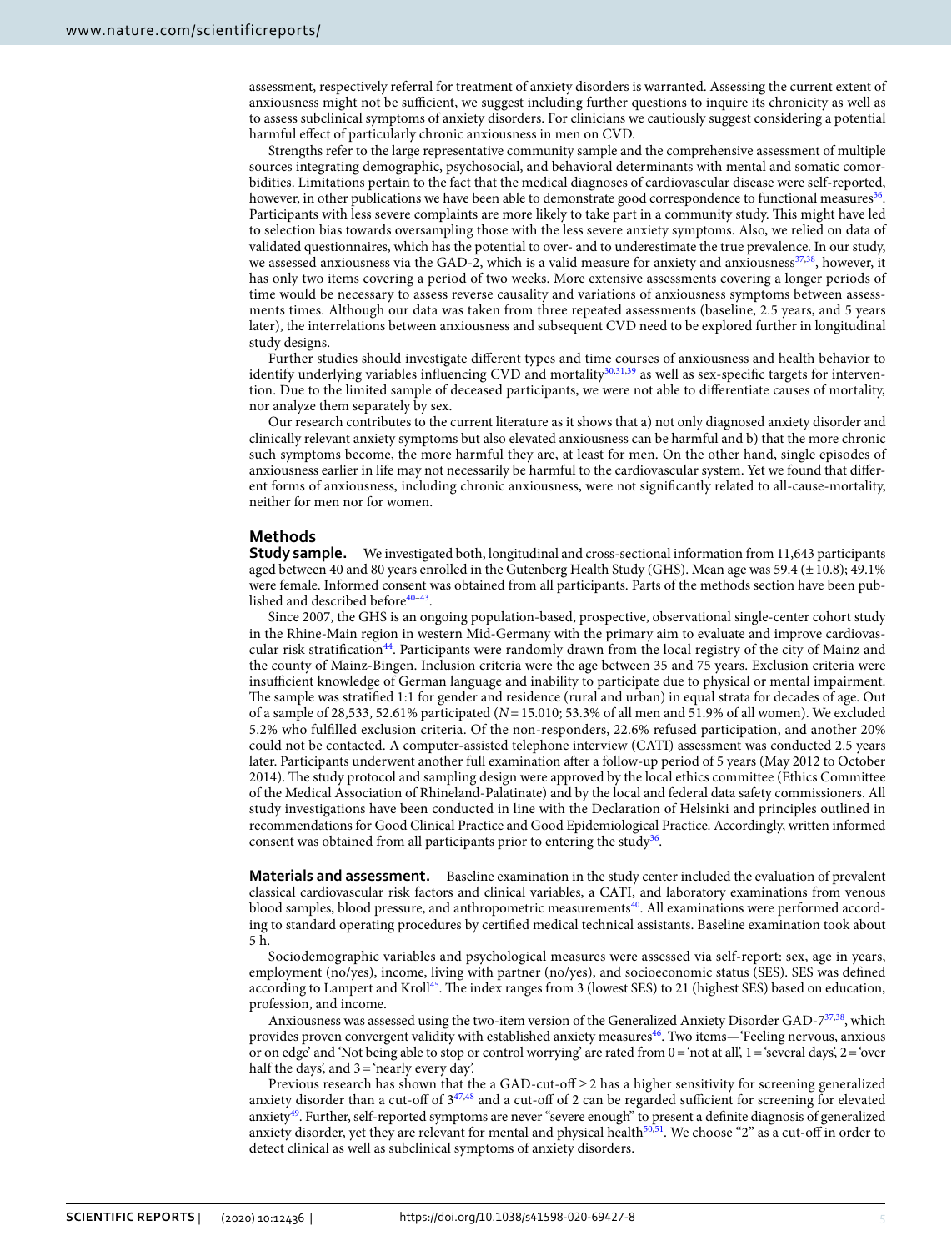Based on self-reported anxiousness consisting of data from three points of time (Baseline; CATI; follow-up), chronic anxiousness was defned as participants beyond cut-of at all three assessments or CATI and follow-up, indicating that the person reported ongoing anxiousness, which has already been present over a period of at least 2.5 years.

The group *never anxious* consisted of persons who were never beyond cut off. Previous anxiousness included participants who reported anxiousness beyond cut-of at baseline and/or CATI but not follow-up. *New onset* consisted of subjects who reported anxiousness at follow-up but not previously. Participants who were currently anxious and also had been previously anxious at baseline  $(N=617)$  were excluded from the analyses.

The German version of the three item Mini-Social Phobia Inventory (Mini-Spin) was used to detect *social anxiety*. A cut-of score of 6 (range 0–12) separated individuals with generalized social anxiety disorder and controls with good sensitivity (89%) and specificity (90%) $52$ .

*Panic disorder* was screened with the brief Patient Health Questionnaire (PHQ) panic module. Patients were screened positive if at least two of the first four PHQ panic questions were answered with 'yes'<sup>[53](#page-7-6)</sup>

*Sleep disturbances* were assessed with the corresponding item of the depression module of the Patient Health Questionnaire (PHQ-9)<sup>[54](#page-7-7)</sup>: "trouble falling or staying asleep, or sleeping too much " that has to be rated on a 4 point Likert scale ranging from—not at all  $(=0)$ , several days  $(=1)$ , more than half the days  $(=2)$ , nearly every day (=3.) Clinically relevant sleep disorders were defned by sleep disturbances at least more than half the days over the last 2 weeks $42$ .

**Interview assessments.** During the CATI, participants were asked whether they had ever received a defnite diagnosis of any depressive or anxiety disorder by a physician (medical history of lifetime diagnosis of any depressive, respectively, anxiety disorder)<sup>43</sup>. The presence of coronary heart disease was assessed by the question: 'Were you diagnosed with a stenosis of your coronary vessels?' Cardiovascular disease (CVD) was defned if at least one of the following, self-reported disease was present: myocardial infarction, heart failure, stroke, deep vein thrombosis, pulmonary embolism, and peripheral arterial disease; family history of myocardial infarction was assessed by self-report as well<sup>42</sup>.

As cardiovascular risk factors smoking, obesity, unhealthy alcohol intake, diabetes, hypertension, and dyslipidemia were assessed. *Smoking* was dichotomized into nonsmokers (never smoker and ex-smoker) and current smokers (regular and occasional smokers smoking less than 1 cigarette per day[55](#page-7-8)). *Obesity* was defned as a Body Mass Index (BMI) of at least 30 kg/m[243.](#page-6-30) *Diabetes* was defned in individuals with a defnite diagnosis of diabetes by a physician or a blood glucose level of ≥126 mg/dl in the baseline examination afer an overnight fast of at least 8 h or a blood glucose level of >200 mg/dl afer a fasting period of 8 h. *Hypertension* was defned as a current SBP of at least 140 mmHg or a DBP of at least 90 mmHg, or as intake of antihypertensive medication. *Dyslipidemia* was defned as a defnite diagnosis of dyslipidemia by a physician or an LDL/HDL-ratio of >3.5.

*Mortality* was documented for all mortality incidences with all-cause mortality. Mortality updates were performed by quarterly queries to the registry offices and the mortality registry Rhineland-Palatinate. For death reviews official death certificates were acquired. After follow-up assessment until May 2019, of 11,643 participants, 276 (2.4%) died within a time period of 6.71 years—195 (1.7%) were male and 81 (0.7%) were female.

**Statistical analysis.** Absolute numbers, percentages, or means with standard deviations are reported. Comparisons between anxiousness groups (never, previous, new onset, chronic) were analyzed with Kruskal–Wallis tests or Chi<sup>2</sup>-tests. We used complete case analysis, and did not impute missing values. In order to investigate the association between anxiousness and new onset of cardiovascular disease, chronic anxiousness was used as a predictor in multiple generalized linear models with a binominal distribution and a log link function adjusted for sociodemographic variables. Individuals who had reported CVD at baseline were excluded from further analyses. Cox regression (or proportional hazards regression) was used to investigate the infuence of chronic anxiousness on mortality. Analyses for new onset of CVD were conducted frst for the total sample, then for males and females separately. Due to the low numbers of mortality we did not perform separate analyses by sex.

*P*-values are based on two-tailed tests and are presented as exact values. The level of significance was set at p < 0.05. Research questions were exploratory, thus, no adjustments for multiple testing were performed. We recommend interpreting *p*-values with caution taking efect estimates into account as a large number of tests have been conducted. All statistical analyses were performed using SAS for Windows 9.4 TS Level 1 M1 (SAS Institute Inc.) Cary, NC, USA.

Received: 18 December 2019; Accepted: 3 July 2020 Published online: 24 July 2020

#### **References**

- <span id="page-5-0"></span>1. Ströhle, A., Gensichen, J. & Domschke, K. Te diagnosis and treatment of anxiety disorders. *Deutsches Aerzteblatt Int.* **115**, 611 (2018).
- <span id="page-5-1"></span>2. Latas, M., Latas, D. V. & Stojakovic, M. S. Anxiety disorders and medical illness comorbidity and treatment implications. *Curr. Opin. Psychiatry* **32**, 429–434 (2019).
- <span id="page-5-2"></span>3. Tully, P. J., Cosh, S. M. & Baumeister, H. Te anxious heart in whose mind? A systematic review and meta-regression of factors associated with anxiety disorder diagnosis, treatment and morbidity risk in coronary heart disease. *J. Psychosom. Res.* **77**, 439–448 (2014).
- <span id="page-5-3"></span>4. Bokma, W. A., Batelaan, N. M., van Balkom, A. J. & Penninx, B. W. Impact of anxiety and/or depressive disorders and chronic somatic diseases on disability and work impairment. *J. Psychosom. Res.* **94**, 10–16 (2017).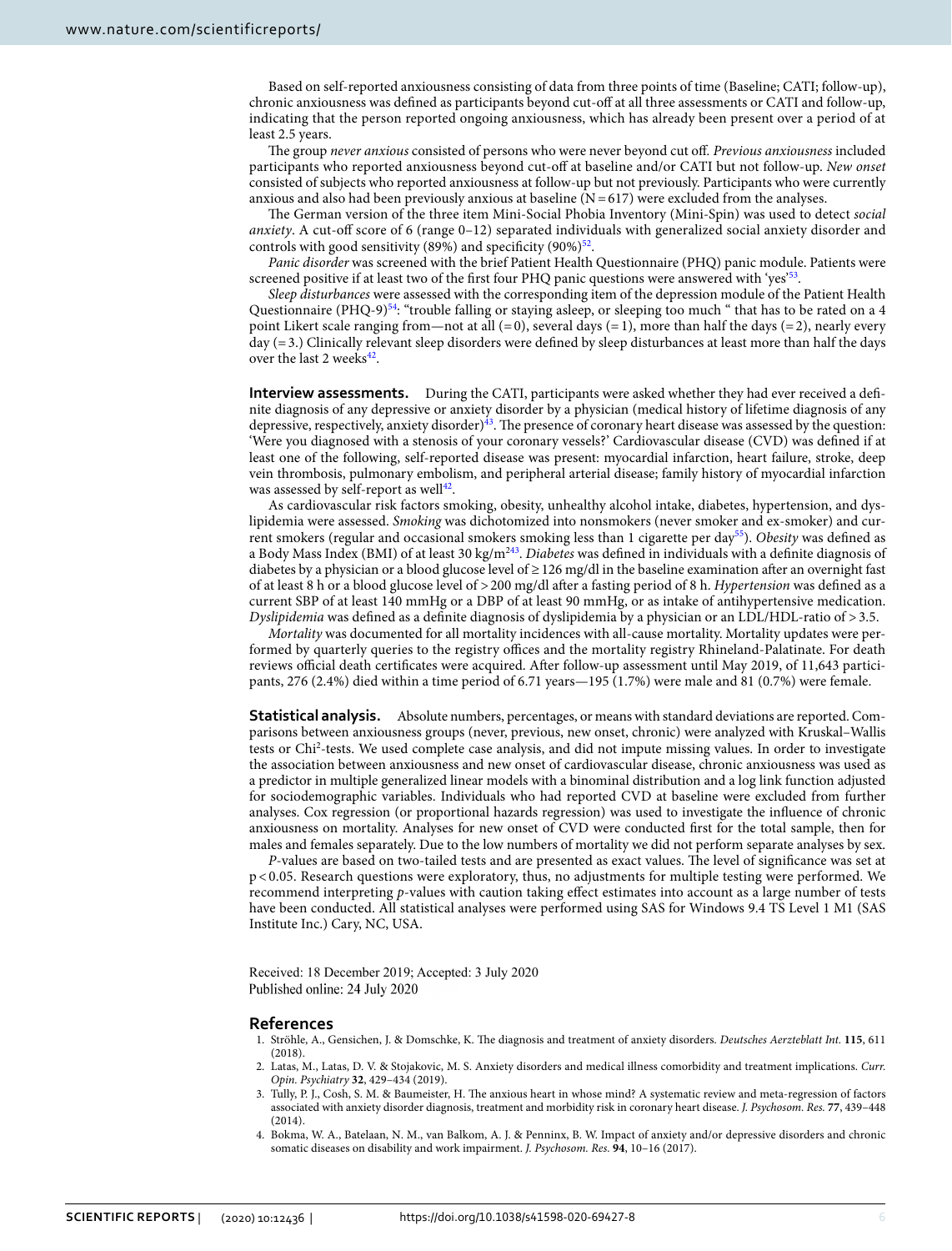- 5. Olafranye, O., Jean-Louis, G., Zizi, F., Nunes, J. & Vincent, M. Anxiety and cardiovascular risk: review of epidemiological and clinical evidence. *Mind Brain J. Psychiatry* **2**, 32 (2011).
- <span id="page-6-0"></span>6. Player, M. S. & Peterson, L. E. Anxiety disorders, hypertension, and cardiovascular risk: A review. *Int. J. Psychiatry Med.* **41**, 365–377 (2011).
- <span id="page-6-1"></span>7. Strik, J. J., Denollet, J., Lousberg, R. & Honig, A. Comparing symptoms of depression and anxiety as predictors of cardiac events and increased health care consumption afer myocardial infarction. *J. Am. Coll. Cardiol.* **42**, 1801–1807 (2003).
- <span id="page-6-3"></span>8. Roest, A. M., Martens, E. J., de Jonge, P. & Denollet, J. Anxiety and risk of incident coronary heart disease: A meta-analysis. *J. Am. Coll. Cardiol.* **56**, 38–46 (2010).
- 9. Batelaan, N. M., Seldenrijk, A., Bot, M., Van Balkom, A. J. & Penninx, B. W. Anxiety and new onset of cardiovascular disease: Critical review and meta-analysis. *Br. J. Psychiatry* **208**, 223–231 (2016).
- <span id="page-6-2"></span>10. Emdin, C. A. *et al.* Meta-analysis of anxiety as a risk factor for cardiovascular disease. *Am. J. Cardiol.* **118**, 511–519 (2016).
- <span id="page-6-4"></span>11. Smeijers, L. *et al.* Anxiety and anger immediately prior to myocardial infarction and long-term mortality: Characteristics of highrisk patients. *J. Psychosom. Res.* **93**, 19–27 (2017).
- <span id="page-6-5"></span>12. Sokoreli, I., De Vries, J., Pauws, S. & Steyerberg, E. Depression and anxiety as predictors of mortality among heart failure patients: Systematic review and meta-analysis. *Heart Fail. Rev.* **21**, 49–63 (2016).
- 13. Meier, S. M. *et al.* Increased mortality among people with anxiety disorders: Total population study. *Br. J. Psychiatry* **209**, 216–221 (2016).
- 14. Pratt, L. A., Druss, B. G., Manderscheid, R. W. & Walker, E. R. Excess mortality due to depression and anxiety in the United States: Results from a nationally representative survey. *Gen. Hosp. Psychiatry* **39**, 39–45 (2016).
- <span id="page-6-6"></span>15. Chesney, E., Goodwin, G. M. & Fazel, S. Risks of all-cause and suicide mortality in mental disorders: A meta-review. *World Psychiatry* **13**, 153–160 (2014).
- <span id="page-6-7"></span>16. Miloyan, B., Bulley, A., Bandeen-Roche, K., Eaton, W. W. & Gonçalves-Bradley, D. C. Anxiety disorders and all-cause mortality: Systematic review and meta-analysis. *Soc. Psychiatry Psychiatr. Epidemiol.* **51**, 1467–1475 (2016).
- <span id="page-6-8"></span>17. Bandelow, B. & Michaelis, S. Epidemiology of anxiety disorders in the 21st century. *Dialogues Clin. Neurosci.* **17**, 327 (2015).
- <span id="page-6-9"></span>18. Mergl, R. *et al.* Depressive, anxiety, and somatoform disorders in primary care: Prevalence and recognition. *Depression Anxiety* **24**, 185–195 (2007).
- <span id="page-6-10"></span>19. Goodwin, H., Yiend, J. & Hirsch, C. R. Generalized anxiety disorder, worry and attention to threat: A systematic review. *Clin. Psychol. Rev.* **54**, 107–122 (2017).
- <span id="page-6-11"></span>20. Unterrainer, J. *et al.* Subclinical levels of anxiety but not depression are associated with planning performance in a large populationbased sample. *Psychol. Med.* **48**, 168–174 (2018).
- 21. Strine, T. W., Chapman, D. P., Kobau, R. & Balluz, L. Associations of self-reported anxiety symptoms with health-related quality of life and health behaviors. *Soc. Psychiatry Psychiatr. Epidemiol.* **40**, 432–438 (2005).
- <span id="page-6-12"></span>22. Yochim, B. P., Mueller, A. E. & Segal, D. L. Late life anxiety is associated with decreased memory and executive functioning in community dwelling older adults. *J. Anxiety Disord.* **27**, 567–575 (2013).
- <span id="page-6-13"></span>23. Celano, C. M., Daunis, D. J., Lokko, H. N., Campbell, K. A. & Hufman, J. C. Anxiety disorders and cardiovascular disease. *Curr. Psychiatry Rep.* **18**, 101 (2016).
- <span id="page-6-14"></span>24. McLean, C. P., Asnaani, A., Litz, B. T. & Hofmann, S. G. Gender diferences in anxiety disorders: Prevalence, course of illness, comorbidity and burden of illness. *J. Psychiatr. Res.* **45**, 1027–1035 (2011).
- <span id="page-6-15"></span>25. Vitale, C., Mendelsohn, M. E. & Rosano, G. M. Gender diferences in the cardiovascular efect of sex hormones. *Nat. Rev. Cardiol.* **6**, 532 (2009).
- <span id="page-6-16"></span>26. Maas, A. & Appelman, Y. Gender diferences in coronary heart disease. *Netherlands Heart J.* **18**, 598–603 (2010).
- <span id="page-6-17"></span>27. Wiltink, J. *et al.* Prevalence of distress, comorbid conditions and well being in the general population. *J. Afect. Disord.* **130**, 429–437 (2011).
- <span id="page-6-18"></span>28. Bekhbat, M. & Neigh, G. N. Sex diferences in the neuro-immune consequences of stress: Focus on depression and anxiety. *Brain Behav. Immun.* **67**, 1–12 (2018).
- <span id="page-6-19"></span>29. Rutledge, T. *et al.* Comorbid depression and anxiety symptoms as predictors of cardiovascular events: results from the NHLBIsponsored Women's Ischemia Syndrome Evaluation (WISE) study. *Psychosom. Med.* **71**, 958 (2009).
- <span id="page-6-20"></span>30. Gibson-Smith, D., Bot, M., Brouwer, I. A., Visser, M. & Penninx, B. W. Diet quality in persons with and without depressive and anxiety disorders. *J. Psychiatr. Res.* **106**, 1–7 (2018).
- <span id="page-6-21"></span>31. Logan, J., Kim, S.-S., Lee, M. & Yeo, S. Anxiety and physical inactivity: Breaking the vicious circle. *Mental Health Practice* **21**, 15 (2018).
- <span id="page-6-22"></span>32. Shivappa, N., Steck, S. E., Hussey, J. R., Ma, Y. & Hebert, J. R. Infammatory potential of diet and all-cause, cardiovascular, and cancer mortality in National Health and Nutrition Examination Survey III Study. *Eur. J. Nutr.* **56**, 683–692 (2017).
- 33. Ekelund, U. *et al.* Physical activity and all-cause mortality across levels of overall and abdominal adiposity in European men and women: the European Prospective Investigation into Cancer and Nutrition Study (EPIC). *Am. J. Clin. Nutr.* **101**, 613–621 (2015).
- <span id="page-6-23"></span>34. Hart, P. D. Self-reported physical inactivity and waist circumference independently predict all-cause mortality in US adults. *Am. J. Public Health Res.* **5**, 184–189 (2017).
- <span id="page-6-24"></span>35. Arnett, D. K. *et al.* 2019 ACC/AHA guideline on the primary prevention of cardiovascular disease: executive summary: A report of the American College of Cardiology/American Heart Association Task Force on Clinical Practice Guidelines (vol 140, pg e563, 2019). *Circulation* **140**, E647–E648 (2019).
- <span id="page-6-25"></span>36. Schnabel, R. B. *et al. Multiple endothelial biomarkers and noninvasive vascular function in the general population: The Gutenberg* Health Study. *Hypertension* **60**, 288–295 (2012).
- <span id="page-6-26"></span>37. Löwe, B. *et al.* A 4-item measure of depression and anxiety: validation and standardization of the Patient Health Questionnaire-4 (PHQ-4) in the general population. *J. Afect. Disord.* **122**, 86–95 (2010).
- <span id="page-6-27"></span>38. Löwe, B. *et al.* Validation and standardization of the Generalized Anxiety Disorder Screener (GAD-7) in the general population. *Med. Care* **46**, 266–274 (2008).
- <span id="page-6-28"></span>39. Hamer, M., O'Donovan, G. & Murphy, M. *Exercise for Cardiovascular Disease Prevention and Treatment* 3–18 (Springer, New York, 2017).
- <span id="page-6-29"></span>40. Beutel, M. E. *et al.* Somatic symptom load in men and women from middle to high age in the Gutenberg Health Study-association with psychosocial and somatic factors. *Sci. Rep.* **9**, 4610 (2019).
- 41. Beutel, M. E. *et al.* Depression, anxiety and suicidal ideation among 1st and 2nd generation migrants-results from the Gutenberg health study. *BMC Psychiatry* **16**, 288 (2016).
- <span id="page-6-34"></span>42. Michal, M. *et al.* Complaints of sleep disturbances are associated with cardiovascular disease: Results from the Gutenberg Health Study. *PLoS ONE* **9**, e104324 (2014).
- <span id="page-6-30"></span>43. Wiltink, J. *et al.* Associations between depression and diferent measures of obesity (BMI, WC, WHtR, WHR). *BMC Psychiatry* **13**, 223 (2013).
- <span id="page-6-31"></span>44. Wild, P. S. et al. The Gutenberg Health Study. *Bundesgesundheitsblatt Gesundheitsforschung Gesundheitsschutz* 55, 824–829 (2012).
- <span id="page-6-32"></span>45. Lampert, T. & Kroll, L. E. *Gesundheitliche Ungleichheit* 309–334 (Springer, New York, 2009).
- <span id="page-6-33"></span>46. Rutter, L. A. & Brown, T. A. Psychometric properties of the generalized anxiety disorder scale-7 (GAD-7) in outpatients with anxiety and mood disorders. *J. Psychopathol. Behav. Assess.* **39**, 140–146 (2017).